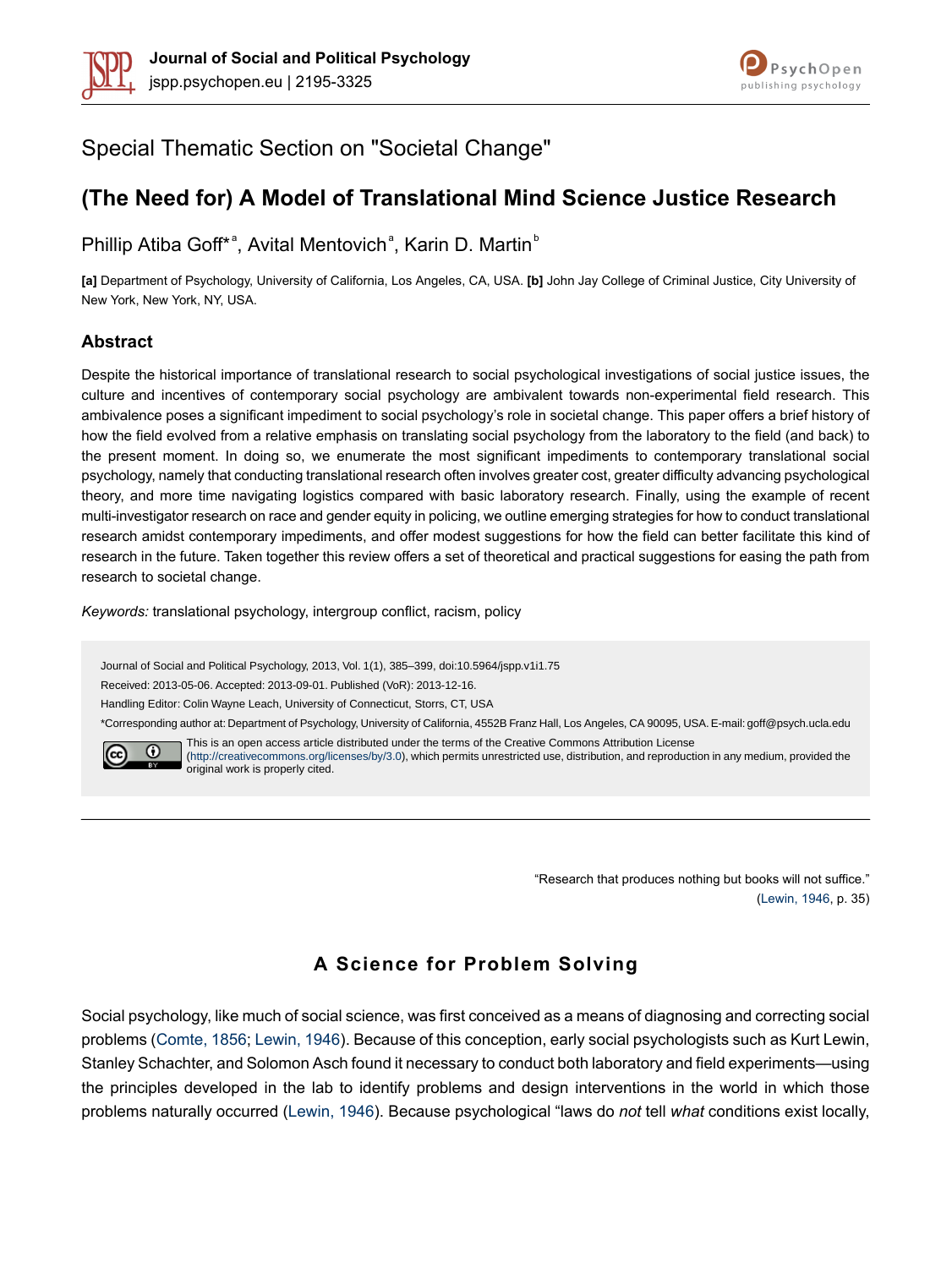at a given place at a given time" ([Lewin,](#page-13-0) 1946, p. 44, emphasis in original), founding social psychologists believed that diagnosing specific problems in the world was at least as important to the execution of psychological science as it is to engineering or medicine. Lewin, for instance, believed that social psychology's only route to effecting societal change was a hybrid of basic and translational research, claiming that, "above all, [social psychology] will have to include laboratory and field experiments in social change" in order to be effective [\(Lewin,](#page-13-0) 1946, p. 36). In other words, if social psychologists have not translated their theory into the world in which it occurs naturally, then they are every bit as useful as a medical doctor who understands anatomy perfectly, but who cannot treat a headache.

The dialogic integration of laboratory and field research—or *translational science*—was both central to social psychology's beginnings and to its mission. The goal was to create a science that was at once methodologically rigorous and practical to the world of naturally occurring social problems. As Lewin, who is often regarded as the progenitor of contemporary social psychology, explains:

It is important to understand clearly that social research concerns itself with two rather different types of questions, namely the study of general laws of group life and the diagnosis of a specific situation … To act correctly, it does not suffice, however, if the engineer or the surgeon knows the general laws of physics or physiology. He [*sic*] has to know too the specific fact-finding called diagnosis. For any field of action both types of scientific research are needed. ([Lewin,](#page-13-0) 1946, pp. 36-37)

Lewin refers to psychology as a "field of action," by which he means that it is fundamentally concerned with understanding the worlds in which we live in order to act upon them (towards a greater good). And, central to this ability, "as in medicine," is the "skill and ingenuity" that "both diagnosis and treatment" require ([Lewin,](#page-13-0) 1946, p. 44). In other words, social science efforts to effect social change are hobbled if they do not engage the social world directly. Why, then, are the most prestigious journals not full of translational research (or, what Lewinians referred to as *action research*; [Asch,](#page-11-0) 1959; Citron, Chein, & [Harding,](#page-12-1) 1950; Citron & [Harding,](#page-12-2) 1950; [Lewin,](#page-13-0) 1946), particularly when translational research was the hallmark of early work on race and other social justice oriented social psychology?

The present article outlines an answer to this question. In so doing, it also articulates the three largest obstacles facing translational research today, namely: the relatively higher financial costs, the difficulty pursuing theoretical advancements in translational research, and the time it takes to navigate logistical complications. After reviewing the historical origins of these three obstacles, we put forth one model of contemporary translational research with an eye towards ways in which the discipline can reanimate the tradition of social psychological work targeting societal change.

## **Whatever Happened to Translational Research? A Historical Perspective**

Social psychology's popularity owes much to its roots as a science dedicated to understanding social problems in the world. Kurt Lewin, who pioneered social psychology in the United States, believed that social psychologists should engage in two complementary endeavors: to unravel the universal laws of human behavior, and to apply (and to modify) these principles to specific contexts or societal problems of our times. Famously stating that "there is nothing more practical as a good theory" [\(Lewin,](#page-13-1) 1951, p. 169), he believed that solving problems as they exist in the world advances both practice and theory.

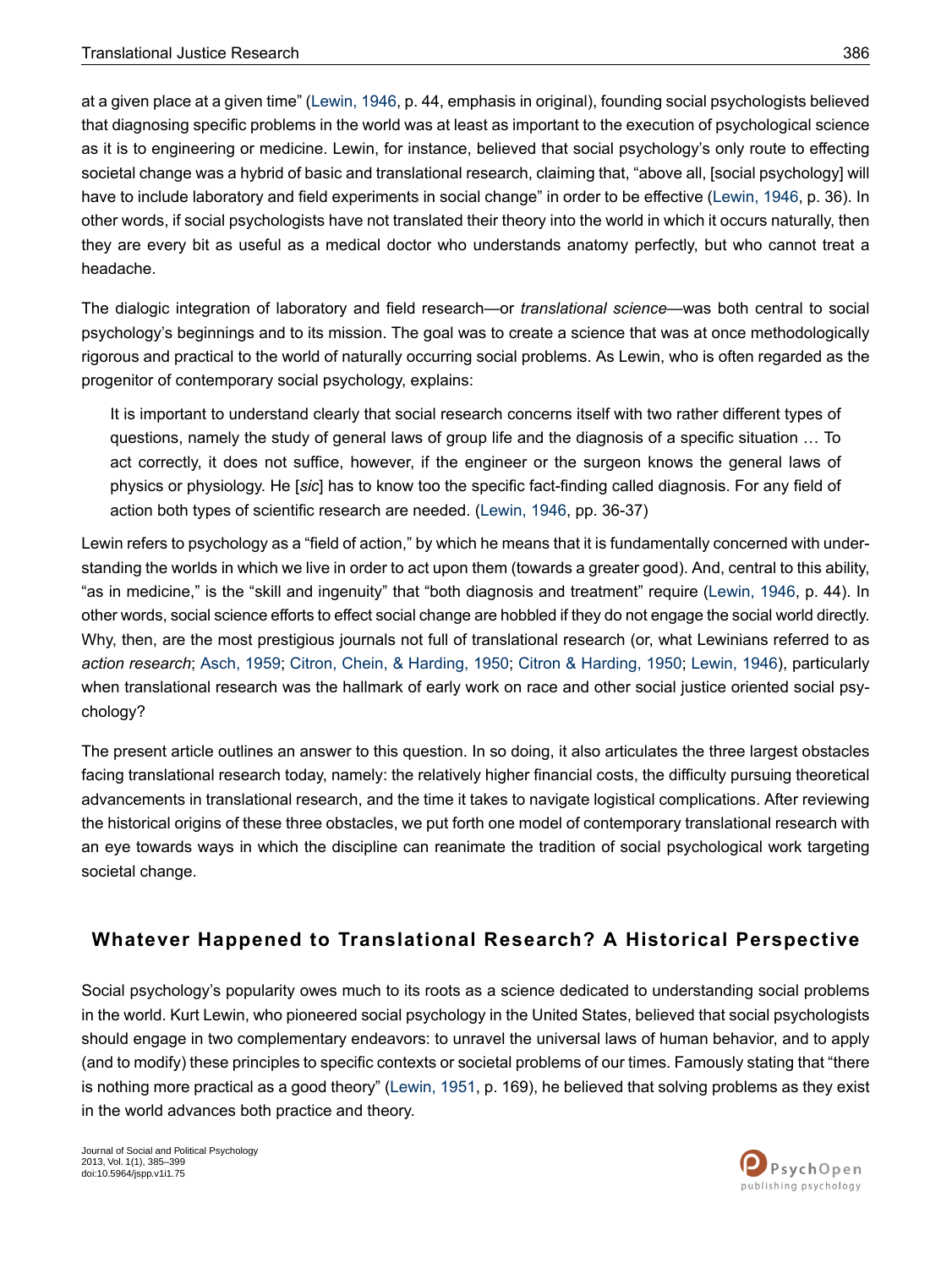Indeed, social psychology was in Lewin's time what we may call today a highly 'translational' field. From Lewin's action research designed to target social change in issues as diverse as improving interracial relations and changing food habits, to Milgram's and Asch's concern with the evils that conformity can produce, to [Kenneth](#page-12-3) and Mamie [Clark's](#page-12-3) (1950) "doll studies" famously referenced in Footnote 11 of the 1954 *Brown v. Board of Education* Supreme Court decision, psychological research did not hesitate to approach the burning issues of the times.

While still viewing Lewin, Milgram, and others as its founding figures, social psychology has changed remarkably since the mid-1950s, when psychological research began increasingly—and then almost exclusively—to move into the lab [\(Dovidio,](#page-12-4) 2001; Fiske & [Taylor,](#page-12-5) 2013; [Manis,](#page-13-2) 1977). Though an exhaustive historiography of translational research is beyond the scope of this article, it is sufficient for our purposes to note that the decline of translational research on social issues and the rise of experimental psychology approaches were both simultaneous and, perhaps, even related.

At the time when Leon [Festinger](#page-12-6) (1957) was first articulating his theory of cognitive dissonance—the phenomenon that sparked the widespread use of laboratory methods in social psychology—the field maintained a foot in both experimental and field research ([Cartwright,](#page-11-1) 1979; [Duckitt,](#page-12-7) 1992). For instance, phenomena like cognitive dissonance were both inspired by and studied in their real world contexts in addition to in lab studies. However, as social psychology was struggling to promote itself as a science with a set of unified and rigorous methods of causal inferences, the favorability of experimental laboratory methods became increasingly enticing.

The result was an arresting unification of the field, with scholars at the height of the shift to social cognition remarking that its dominance made it "difficult to determine what aspects of social psychology could legitimately be regarded as 'noncognitive'" [\(Manis,](#page-13-2) 1977, p. 550). Research on persuasion, emotions, the self, intergroup conflict, and nearly every other facet of social life became ripe for in-lab exploration, and brought clear, often counter-intuitive findings that delighted both other scientists and the lay public (Fiske & [Taylor,](#page-12-5) 2013; [Manis,](#page-13-2) 1977). In addition to creating a widely shared methodological toolbox, and popularizing the discipline, the rise of lab research had other attractive features. As Manis [\(1977\)](#page-13-2) writes:

[This] approach to social psychology seems likely to retain its dominance in the coming years because of its inherent virtues, its compatibility with the cultural zeitgeist, and its well-developed theoretical and experimental paradigms *that enable ambitious investigators to complete systematic research programs within a manageable budget of time and money* [emphasis added]. These considerations (including the last-mentioned, matters of convenience) are important in any scientific movement, and it seems clear that they are, at present, quite favorable for further developments in the cognitive approach to social psychology. [\(Manis,](#page-13-2) 1977, p. 563)

Manis's note refers to the relative ease of conducting laboratory research. For instance, in many of Festinger's cognitive dissonance paradigms, individuals were simply brought into small lab rooms, given instructions, told to circle numbers on a piece of paper, and excused [\(Festinger,](#page-12-6) 1957). As Manis noted, moving from a research paradigm of translational research in which housewives must be recruited and convinced to cook intestines [\(Lewin,](#page-13-3) 1953) to one that might be described as a conversation between experimenter and participant (with some number circling thrown in) is appealing for anyone familiar with the hassles of field research. And, if the relatively economical paradigm is attractive to established researchers, it is surely more so to early career scholars eager to produce a volume of research quickly before tenure.

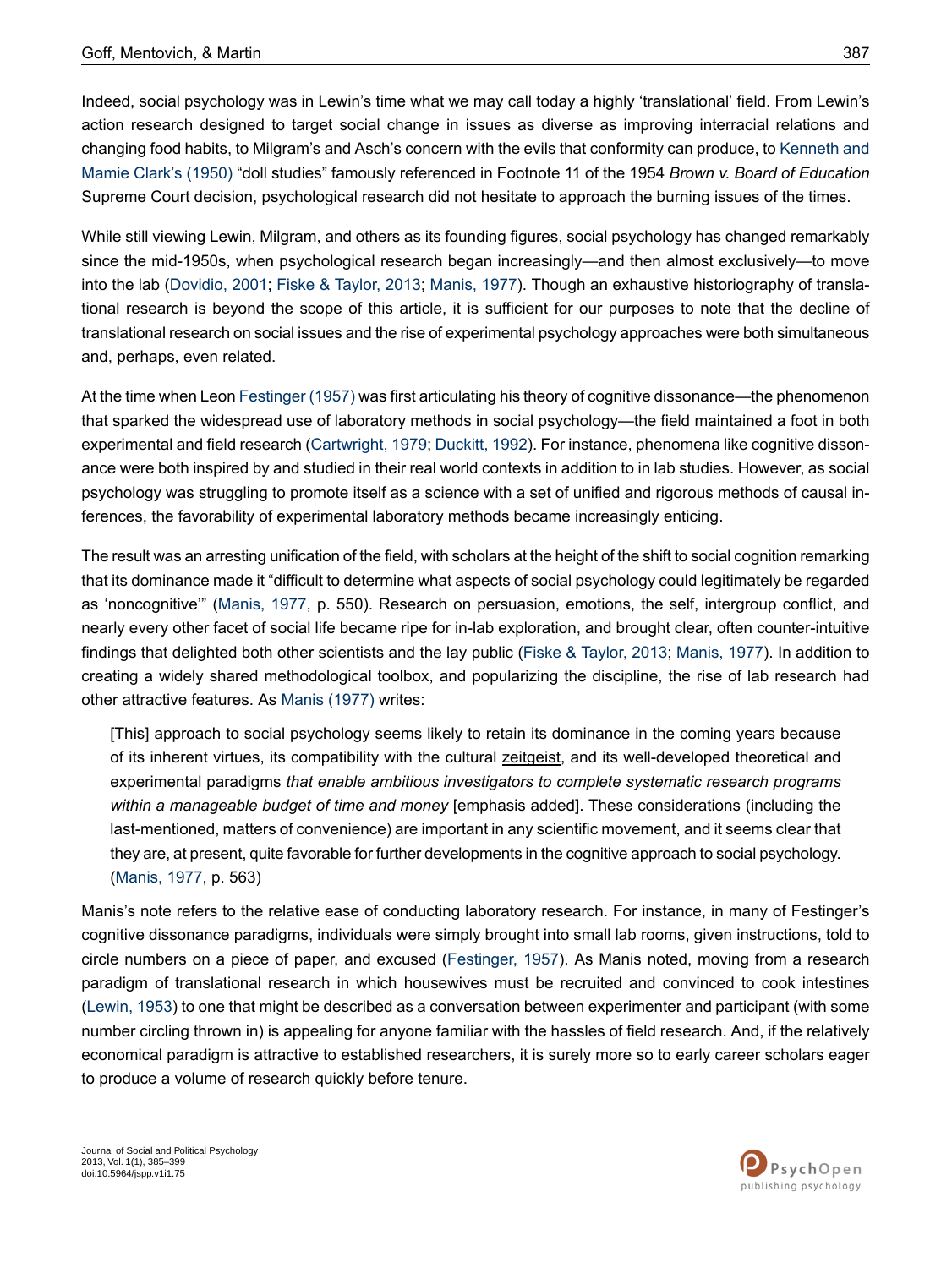The past several decades, therefore, have seen the balance between laboratory and field research shift, with social psychologists increasingly moving to establish a culture that favors laboratory experimentation ([Cartwright,](#page-11-1) [1979](#page-11-1)). The upside of this shift is that the past half-century has seen a tremendous increase in the production of excellent social psychology. The downsides, however, are myriad and militate against the very research that launched the field.

For instance, the behavioral aspect of psychological research was substituted for self-reported attitudes, feelings, and behavioral intentions. In other words, the field became "more interested in understanding the internal workings of the mind and brain rather than behavioral outcomes" ([Baumeister,](#page-11-2) Vohs, & Funder, 2007, p. 396). This focus on internal processes is also evident in the field's choice of operationalizations. As laboratory experiments dwarf field experiments, it may be said that social psychology has become a "science of self-reports and finger movements" [\(Baumeister](#page-11-2) et al., 2007, p. 396). Similarly, as research was driven into the laboratory, the field has increasingly retreated from the study of real world settings. Consequently, while some social psychologists previously considered developing an area of research that analyzed the facets of contexts (in much the same way we do for personalities; [Brunswik,](#page-11-3) 1956), some contemporary scholars are left to wonder—literally—what has happened to the "social" in social psychology [\(Greenwood,](#page-13-4) 2004).

In addition to reductions in the mundane realism of social psychological research, the push to publish large numbers of papers combined with the tacit assumption that experimental methods and the laboratory settings allow for broad generalizations from narrow populations has led to the increased reliance on convenience samples—often college sophomores (P. J. [Henry,](#page-13-5) 2008; [Sears,](#page-14-0) 1986). As Sears has famously argued, the field saw a marked decline in the use of random sampling from the 1960s forward, and a corresponding increase in the use of convenience sampling. An analysis from the mid-1980s concluded that the most popular convenience samples possessed stronger cognitive skills, a weaker sense of self, less crystalized attitudes, more unstable peer groups, and were more likely to comply with authority—all important factors in the history of social cognition (Sears, 1986). In a related analysis, P. J. Henry [\(2008\)](#page-13-5) finds that the reliance on student samples in the intervening twenty-plus years continues to raise "metatheoretical concerns" about the topics and conclusions we can draw from such samples. Moreover, Henrich, Heine, and [Norenzayan](#page-13-6) (2010) argue that the field's near exclusive focus on samples from "Western, Educated, Industrialized, Rich and Democratic (WEIRD)" societies may significantly undermine our ability to draw conclusions about human nature, because such samples are actually outliers in key behavioral domains. These authors review wide-ranging evidence that "WEIRD" samples are far from the mean in everything from visual perception (Segall, Campbell, & [Herskovits,](#page-14-1) 1966) to positive views of the self ([Heine](#page-13-7) & [Hamamura,](#page-13-7) 2007; Mezulis, [Abramson,](#page-13-8) Hyde, & Hankin, 2004) and moral reasoning (e.g., Haidt & [Graham,](#page-13-9) 2007). As the field moves increasingly to online sampling via Mechanical Turk and other means, this may remedy an overreliance on college students, but introduce a new set of biases in experiments designed to reveal human universals [\(Buhrmester,](#page-11-4) Kwang, & Gosling, 2011; Paolacci, [Chandler,](#page-13-10) & Ipeirotis, 2010).

Still, perhaps the most important transformation resulting from the dominance of laboratory studies involves the field's publication demands and incentive structures. The shift to laboratory studies and convenience samples—especially ones compelled for academic reasons to participate in research—has made it relatively easy to conduct a significant volume of research in a short period of time. If, for instance, the translational researchers Festinger and Schachter (Festinger, Riecken, & [Schachter,](#page-12-8) 1956) studied cognitive dissonance by observing the actual behavior of the followers of doomsday cults, their social cognitive colleagues could study the same phenomenon using a research assistant, a pencil, and paper. This radical increase in research efficiency has, over

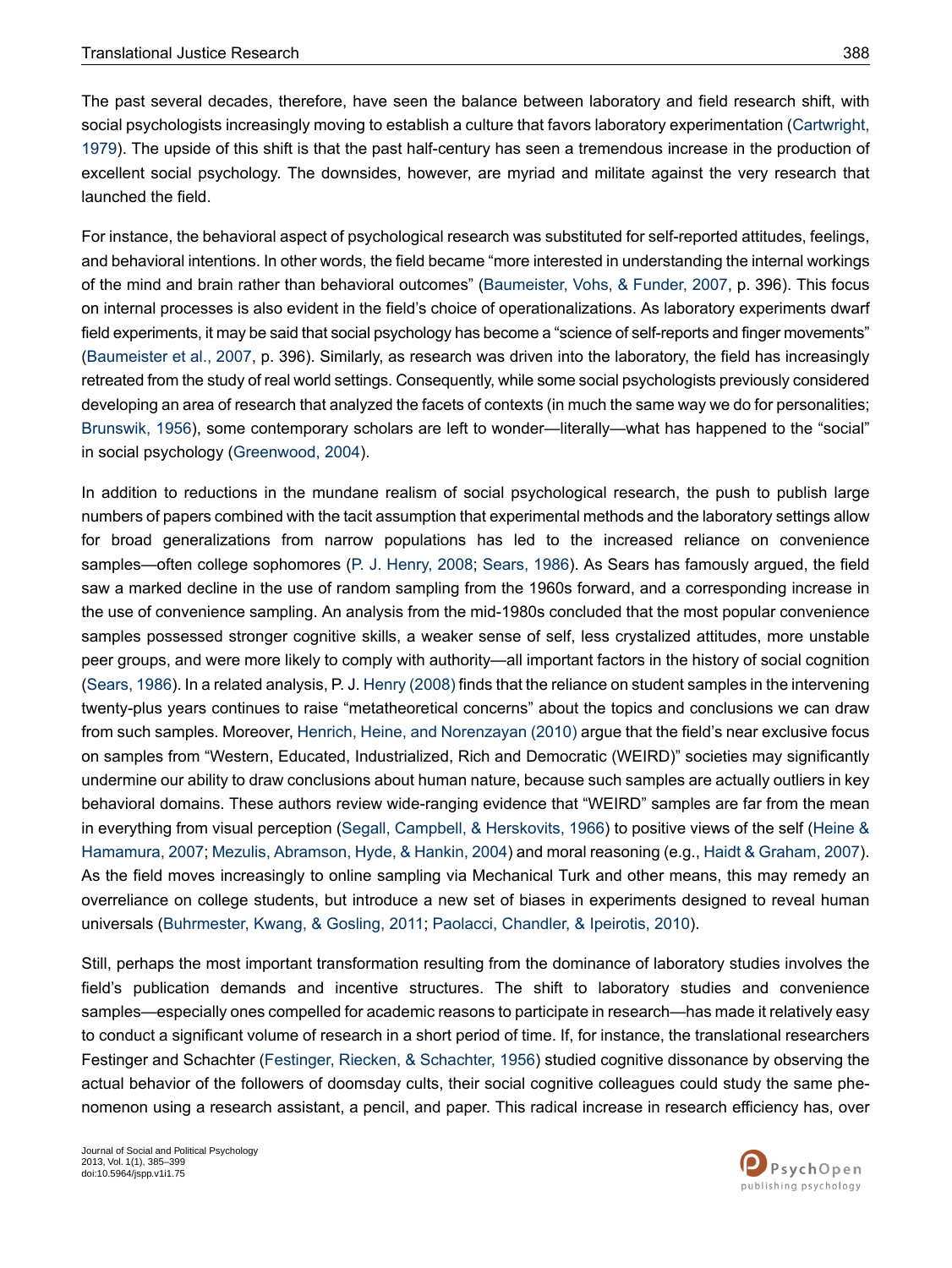time, shifted the standards of productivity, with top journals requiring more studies and promotions becoming contingent on higher numbers of publications.

The shift in the culture of academic social psychology is, in turn, responsible for the obstacles to conducting translational research today. Specifically, because of the exceptional increase in research efficiency afforded by in-lab research methods (including a reliance on convenience sampling, non-behavioral measurements, and laboratory-based experiments) the costs of doing translational research are proportionally higher for scholars looking to translate their research to the field—particularly for early-career researchers.

With this historical context as a backdrop, the next section enumerates the three largest impediments to translational research: financial costs, the difficulty in translating "diagnoses" into theoretical innovation, and the amount of time logistical considerations take. The hope, of course, is that by identifying the obstacles it becomes easier for the field to address and remedy them—the theme of the fourth section.

## **Three Barriers to Translational Research**

Given the way in which the move to laboratory studies has shaped the production of social psychological knowledge, it is not difficult to imagine how non-laboratory, translational social research might be at a competitive disadvantage. Any research that requires non-convenience sampling, observational and/or behavioral data, and/or cannot be shoehorned into a factorial experiment is simply (and demonstrably) "harder" to conduct than traditional laboratory research. However, a brief description of the three major impediments (cost, theory, and logistics) will be useful in reviewing successful models of contemporary translational research and outlining suggestions for its wider adoption.

## **The Cost of Translation**

Put simply, few people other than college undergraduates can be persuaded to participate in research for free. And even if one is fortunate enough to conduct research on populations that may volunteer their time (e.g., high school students or volunteer workers), there are often costs associated either with traveling to the research site, setting up data collection procedures, or paying for the staff necessary to navigate significant logistic burdens that are uncommon in laboratory research. For instance, recent innovative research on the role of peer influence in reducing harassment in schools (Paluck & [Shepherd,](#page-13-11) 2012) and on how interracial contact is experienced in educational settings (Al Ramiah, [Hewstone,](#page-11-5) Voci, Cairns, & Hughes, 2013) would not have been possible without sizeable grants to the principle investigators. While research in neuroscience and psychophysiology also requires significant dollars, there is no section of the largest federal funding sources in the US (e.g., the National Science Foundation or the National Institutes of Health) or Europe that targets translational research. Additionally, individuals interested in studying peer influence and interracial contact have long been able to do so without such grants—provided that they conduct that research within a laboratory. Consequently, it is likely that, whatever costs one might incur from studying a phenomenon within a laboratory, they will be greatly enlarged for a translational version of the same project. These financial costs could be offset by the professional rewards for undergoing such expensive research. In the next section, however, we reveal that they (largely) are not.

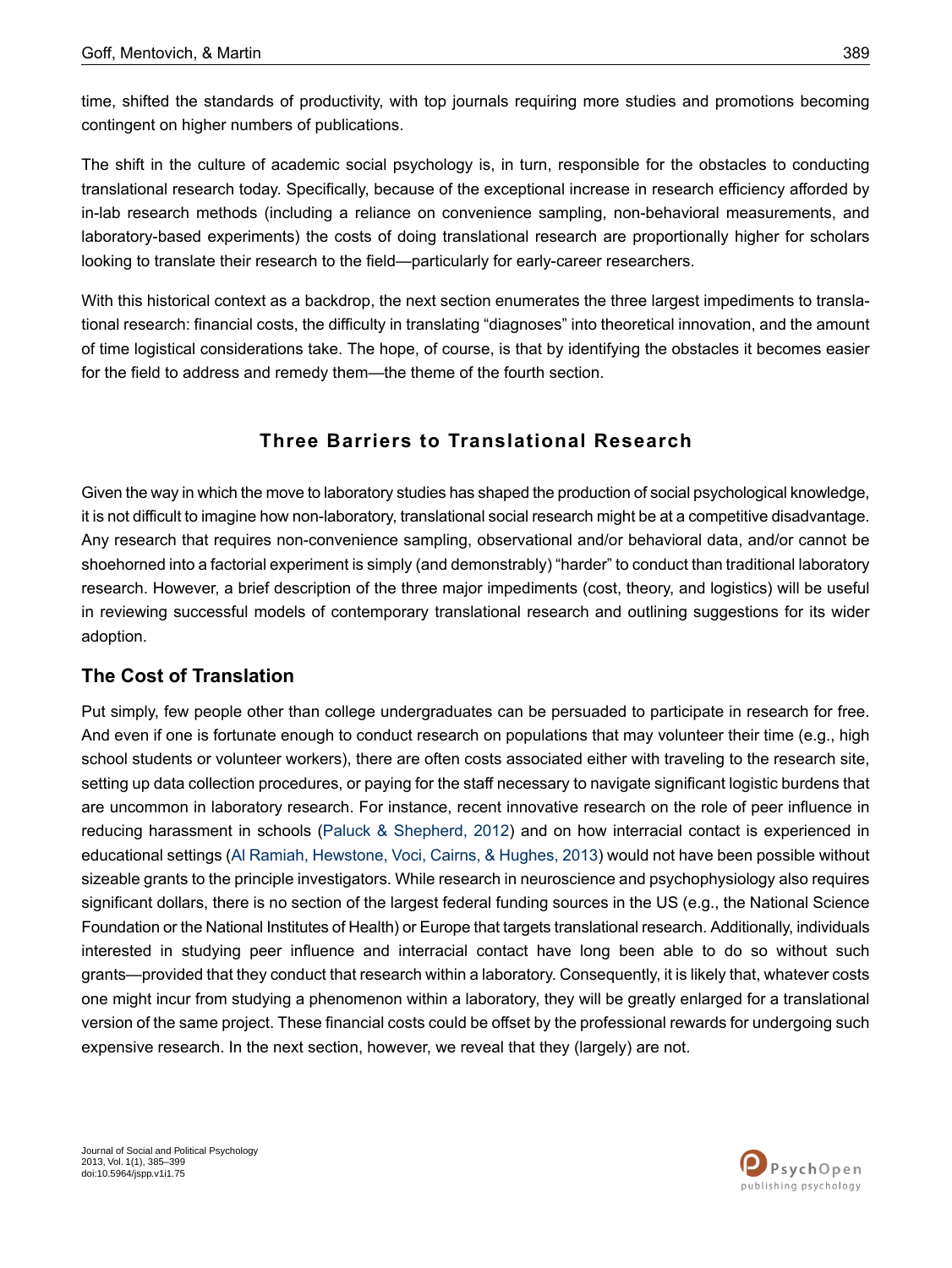## **The Difficulty with Advancing Theory**

Particularly in the wake of the transition to laboratory research, the field of social psychology has valued the theoretical contribution of research far more than any particular application of it. Though research on some topics, such as stereotype threat (Steele & Aronson, 1995) and innovations in intergroup conflict (e.g., [Richeson](#page-14-3) & Shelton, [2003](#page-14-3)), receive significant praise both within the field and outside of it, the privileging of "basic" research over "applied" is pervasive ([Baumeister](#page-11-2) et al., 2007). Consequently, research that fails to advance the field's theoretical understanding of a given topic—usually by identifying a narrow theoretical mechanism for a behavior—is at a competitive disadvantage.

While this standard of scientific excellence is difficult to achieve in and of itself, it is far more difficult outside of the controlled environment of a laboratory. Consequently, despite the extra time and expense that translational research frequently requires, it is often still more difficult to produce the kind of scholarship that prestigious social psychology journals publish. And, while there are specialty journals (such as *Basic and Applied Social Psychology*) that cater to translational research, they are not cited with the frequency of journals that award no extra consideration for the work of translating psychological research into the field. The result, then, is that translational research is expensive, seems less scientifically significant, and is more difficult to place in top journals. And, as we discuss below, it also takes more time.

## **The Time to Translate Logistics**

In much the same way that convenience sampling is almost always cheaper than random sampling or sampling specific populations, convenience sampling is also … more convenient. That is, it takes less time to recruit from a ready-made pool of college participants or a near limitless pool of low-wage online participants than it does from any other population. And, because of this alone, translational research is more time consuming than most basic research. However, in addition to the hassle of arranging for a broader (or narrower, as the case may be) sample, there is another significant demand on translational researchers' time: managing the logistics of the project.

Whereas the logistic concerns of basic research can often be left up to graduate students, working with primary schools (Al [Ramiah](#page-11-5) et al., 2013; Paluck & [Shepherd,](#page-13-11) 2012), healthcare providers [\(Hagiwara](#page-13-12) et al., 2013; [Penner](#page-13-13) et al., [2009,](#page-13-13) [2010](#page-14-4)), or police departments (Correll, Park, Judd, [Wittenbrink,](#page-12-9) Sadler, & Keesee, 2007; [Eberhardt,](#page-12-10) Goff, Purdie, & [Davies,](#page-12-10) 2004; Goff, Epstein, [Mentovich,](#page-12-11) & Reddy, 2013; Goff, [Jackson,](#page-12-12) Nichols, & Di Leone, 2013) requires a larger time investment for all individuals involved. Because access to a population and/or context is both more important to translational research and more tenuous than it is in basic research contexts, managing logistics invariably means managing relationships as well, requiring regular communication between researchers and practitioners. Additionally, translational research frequently requires learning to navigate new legal requirements, a new institutional culture, and even providing additional deliverables to the research partner (e.g., a final project report or trainings) in order to facilitate the project.

Finally, each of these potentially time-consuming additions to the research process will likely be new and unique to researchers for each project. Consequently, the learning curve for each translational project is far steeper than traditional laboratory research. And, given the unique circumstances of each research partnership, the learning curve may remain steep with each new project regardless of how much a researcher has learned from the last one. The lags in communication, false starts, and trial by error that are universal in the scientific process are, consequently, often magnified as scholars attempt to translate from the laboratory to the field. A scholar who has spent a career learning how to make college participants demonstrate subtle racial biases may still find it diffi-

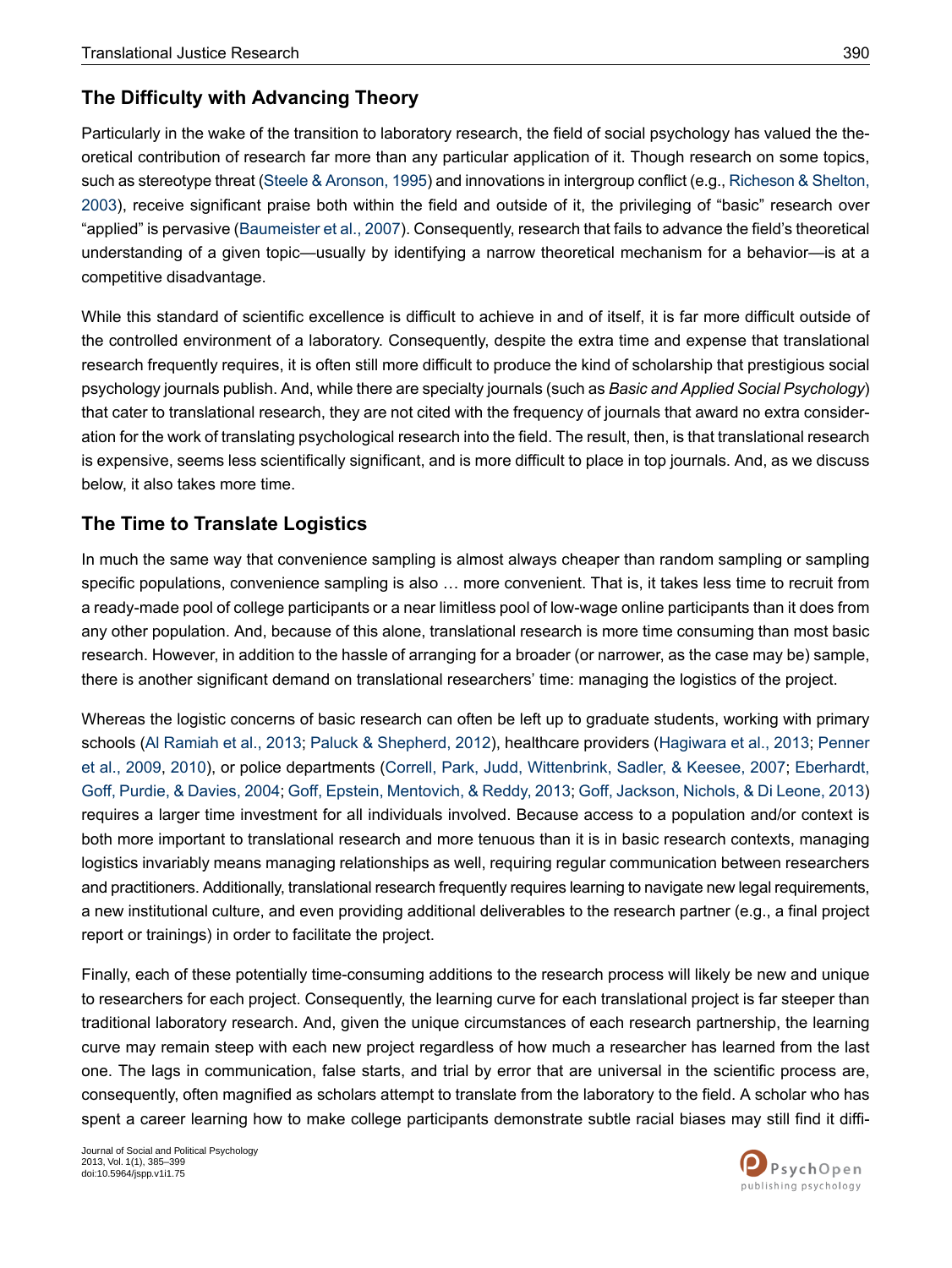cult—and time consuming—to learn how to make hospital directors and police chiefs comfortable with the idea of having their organization's racism "diagnosed."

Consequently, the more translational research one does, the more time is spent on logistic concerns as compared to one's colleagues. Because of the competitive disadvantage this produces in a culture that values numbers of publications so highly, this represents another significant professional impediment to translational research.

Still, despite these impediments, translational psychology appears to be making something of a comeback. This change can be attributed to an increasing number of practitioners and social policy makers who are interested in the implementation of social psychology principles to their cause. Similarly, the rise of behavioral economics—a kind of translational social psychology—has revealed the potential value of answering social psychological questions in the context that most urgently raise them. At the same time there has been a renewed understanding in the field that translating psychological research provides much needed opportunities to replicate, generalize, and refine laboratory findings. The next section reviews one model for addressing some of these impediments: the Mind Science Justice (MSJ) model. In reviewing the MSJ model, we intend to demonstrate one possible set of solutions to the obstacles translational research faces, some of which have been used more broadly.

## **A Model o f Translational Justice in Policing Research**

As noted above, the recent rise in translational science's status has neither been accomplished without significant funding nor absent theoretical contributions—and subsequent publications in top journals. That is, contemporary translational research has neither identified a way to conduct research without money nor convinced journals to publish socially applied research. Consequently, the time and logistical concerns of translational research are the natural targets for reducing the burden on translational researchers. In articulating the MSJ research model as employed by the Center for Policing Equity (CPE), we will also highlight both difficulties and solutions that are common to social psychological research conducted in translational contexts.

## **Basics of the MSJ Research Model**

The CPE is a research and action think tank that works with police departments to conduct original research in the interest of improving equity in police organizations and the delivery of police services ([http://www.poli](http://www.policingequity.org)[cingequity.org\)](http://www.policingequity.org). The goal of the organization is to use the tools of social science—particularly social psychology—to equip police departments and communities to reduce identity based injustice (e.g., racism, sexism, homophobia, etc.). These stated goals serve as an umbrella to the scholarly missions of the organization, which are simultaneously to "give away" social psychology to law enforcement [\(Miller,](#page-13-14) 1969, p. 1017: "Our responsibility is less to assume the role of experts and try to apply psychology ourselves than to give it away to the people who really need it.") and to provide the discipline with a model of successful translational research. These goals are shared by a large number of research think tanks and advocacy organizations, which led CPE's leadership to develop the MSJ model, since adopted and/or borrowed by the American Values Institute, the Laboratory to Combat Human Trafficking, and John Jay's Center on Race, Crime and Justice, among others.

Establishing an organization capable of achieving these goals requires resolving a host of domain-specific complications (e.g., teaching social psychologists the inner workings of multiple data management software systems). In addition, creating an organization designed to maximize research efficiency and minimize logistic difficulties,

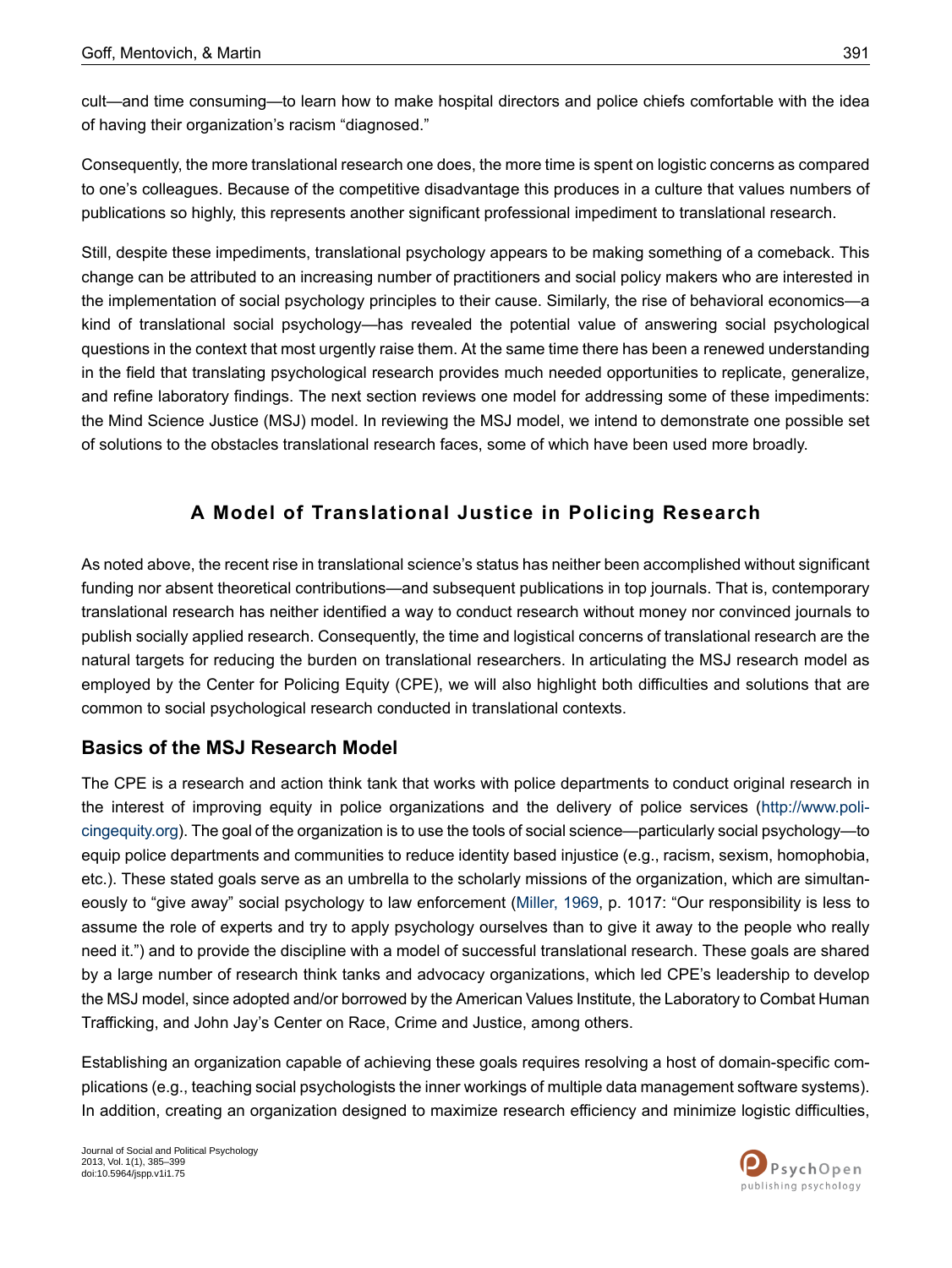revealed a set of five broad challenges. Specifically, how to (1) address concerns surrounding legal liability; (2) streamline relational concerns; (3) satisfy the transactional concerns of research partners; (4) offset researcher productivity concerns; and (5) allay partner and researcher reputational concerns. In addressing these issues, the MSJ research model seeks to produce a more robust set of principles with which to approach translational research.

## **The Five Challenges**

### **Legal Liability**

Whether an MSJ partner provides educational data (Al [Ramiah](#page-11-5) et al., 2013; Cohen, Garcia, [Purdie-Vaughns,](#page-12-13) Apfel, & [Brzustoski,](#page-12-13) 2009; Cook, [Purdie-Vaughns,](#page-12-14) Garcia, & Cohen, 2012; Paluck & [Shepherd,](#page-13-11) 2012), healthcare data ([Hagiwara](#page-13-12) et al., 2013; [Penner](#page-13-13) et al., 2009, [2010\)](#page-14-4), or law enforcement data ([Correll](#page-12-9) et al., 2007; [Eberhardt](#page-12-10) et al., [2004](#page-12-10); Goff, [Epstein,](#page-12-11) et al., 2013), research partners are frequently quite concerned about the legal liability attached to sharing data with researchers. For instance, police departments working with CPE were primarily concerned with three potential consequences. The first was that police executives in some jurisdictions were concerned that releasing police data to anyone meant a department was voiding any right to keep those data confidential in case of subpoena or public records requests. In response to this, CPE worked with university and department lawyers to craft a legal agreement—a Memorandum of Understanding (MoU)—that protected departments against this possibility and indicated that legal counsel at participating universities would aid police departments in keeping records confidential.

A second area of concern was that, once data were made available to researchers, they could be subpoenaed or otherwise leaked. To address this concern, university and police attorneys crafted a legal agreement that committed university lawyers to fighting the possibility of a confidentiality violation. Standard psychology human subject protocols alleviated most other fears of data leakage.

Finally, the third concern was that a research finding (e.g., evidence of a department having high levels of racial bias) could leave a department vulnerable to litigation. This concern was by far the most difficult to resolve. Because CPE's goal is to help law enforcement while developing a better science and better scientific understanding of the issues, the solution was to allow for a "right of first refusal." This policy entails informing law enforcement executives beforehand of major research results, providing them with the opportunity to be anonymous in the publication of the results (e.g., the San Jose Police Department, for instance, would become a "large police department on the West Coast"), and affording them a reasonable time frame (currently 30 days unless otherwise specified) in which to make that determination. During this period, they can choose to implement solutions, inform the press of these initiatives, or do nothing. And all of this was memorialized in the same binding MoU.

Together, these solutions alleviated the bulk of partner law enforcement's legal concerns. Importantly, with a sample MoU, and an experienced team of dedicated university lawyers, new researchers need not re-invent the wheel. Consequently, the legal concerns of new partner departments or surrounding new projects are already addressed by a standard agreement. Although partners in other domains are likely to differ in their specific concerns, the same approach to legal liability can be helpful for other researchers working with sensitive data, which is why it is an important feature of the MSJ model for translational research.

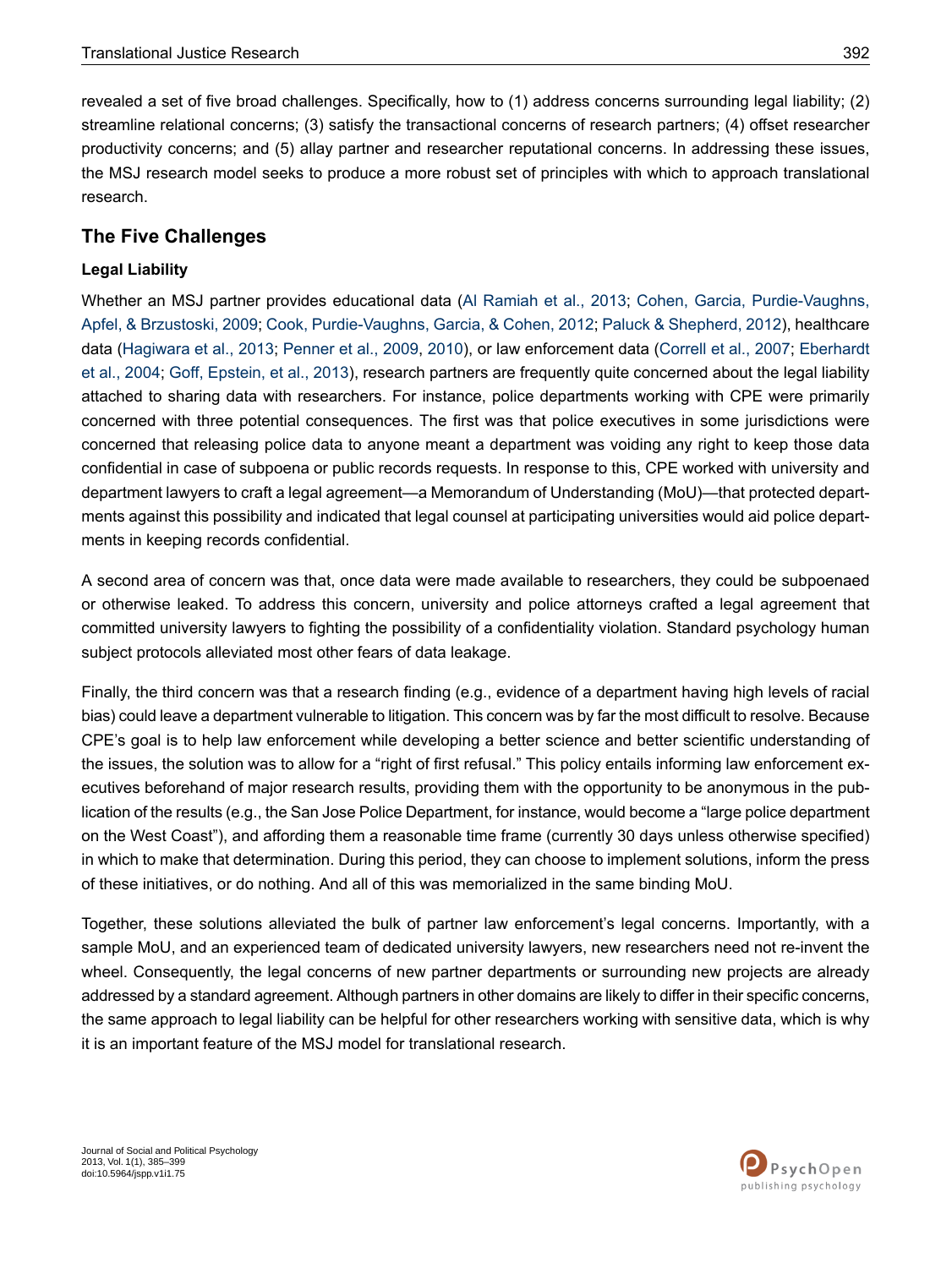#### **Relational Concerns**

Because translational research so often requires access to resources, participants, or contexts not typically available to traditional academics, it is often necessary to engage in a research partnership with non-academics. Moreover, because these partners control access, maintaining a positive relationship with that partner is crucial to the successful completion of the research. Consequently, the MSJ model requires that regular communication be prioritized in the execution of a project.

In the case of CPE research, law enforcement executives are understandably wary of researchers possibly revealing the moral failings of the organization for which they are responsible. Moreover, there is a cultural tendency among law enforcement professionals to value those who are immersed in their jobs [\(Adlam,](#page-11-6) 1982; Lorr & [Strack,](#page-13-15) 1994), which requires researchers to be in regular communication with law enforcement practitioners (weekly or monthly is usually a requirement) and to be able to respond to their partners quickly if questions arise. Taking two weeks to reply to an email will not necessarily strain a long-distance research collaboration between social psychologists, but it will almost certainly doom one with a police or sheriff's department.

Additionally, given law enforcement's history of racial conflict and subsequent litigation, it is also important to begin with at least two affirmative assumptions about the partner. First, it is important to begin with an *assumption that everyone involved wants to do the right thing*—that is, that the research partners are not bigots. The affirmative assumption on the part of the "racism experts" (or "sexism experts" or "social justice experts" more broadly) regarding this issue allows for practitioners to avoid the understandable defensiveness that frequently occurs when racism is discussed—particularly in the context of policing as with the CPE.

Second, it is important that the researchers share *the affirmative assumption that ridding a department of racism is both a worthy goal and a difficult one*. One benefit of this assumption is that it is supported by significant social psychological research (Dasgupta & [Greenwald,](#page-12-15) 2001; [Devine,](#page-12-16) 1989; [Dovidio,](#page-12-4) 2001). Another is that executives often feel as if others assume that the answer to questions of racial mistrust is simply "not to be racist," and, as a result, feel that the existence of racism is seen as proof of either their own racism or a lack of will to fix it. Any employer, however, is constrained in the quality of the services it provides by the quality of the job applicants it receives. In other words, because law enforcement hires humans, they will hire humans whose biases reflect the biases of the community it serves. Consequently, the job of trying to eradicate bias within a department is at least as complicated as trying to do the same in society at large.

In the case of CPE, because law enforcement culture can be insular (Loftus, 2009; Waddington, 1999), a willingness to be present, an authentic desire to help the department, and the affirmative assumption that they are trying to do the right thing allay reasonable fears, facilitating the research process. While these may seem like obvious relationship-maintenance strategies, they are each beyond the considerations psychological scientists need to afford to human participants that volunteer online or sign up for a study "in exchange for partial course credit." Additionally, it can be difficult for anyone to hold questions of intent in abeyance when confronted with stark racial inequities, making the simple "benefit of the doubt" a more effortful gift in these research contexts than in other relationships. In recognition of these concerns, the MSJ model requires that full-time staff be tasked with facilitating regular communication and providing training to new researchers in relational approaches to research partners.

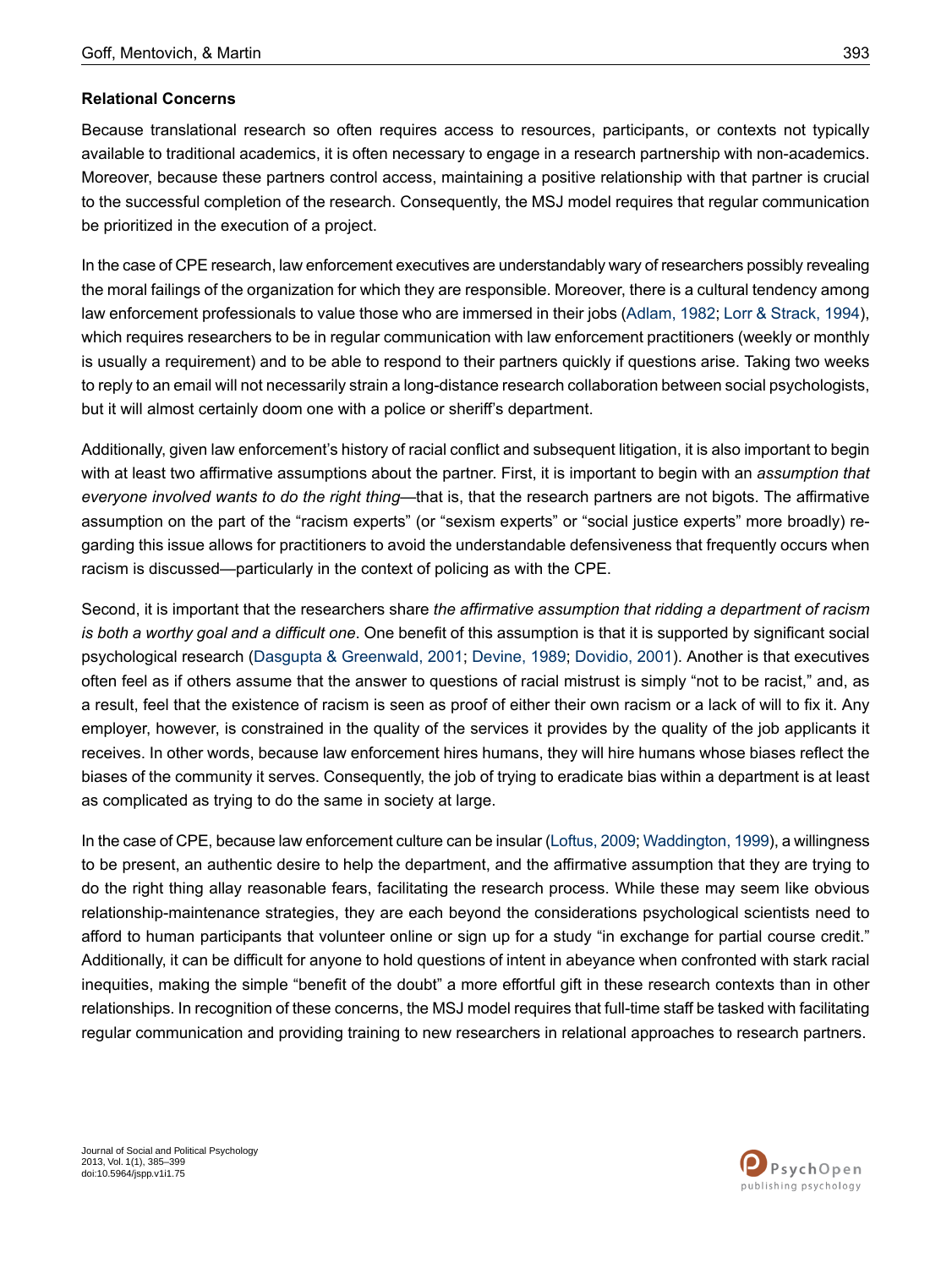#### **Transactional Concerns**

Having attended to basic relational concerns, many translational research relationships are also transactional—that is, the partner wants something more than a positive relationship in return for granting research access. Consequently, the MSJ model requires that research partners receive something of value in exchange for what they give in perceived risk to the organization and in the substantial time and energy it takes to permit research access (e.g., hours spent processing and redacting data, allowing space for research, communicating with line officers about the importance of participating in research, etc.). To achieve this end, CPE researchers typically produce a comprehensive and actionable research report that is separate from any peer-reviewed publication. Although producing such reports can be time-consuming, doing so is worth maintaining the mutually beneficial relationship and having a positive effect on actual department policy—which, in turn, can facilitate new research opportunities. Consequently, the CPE employs staff and postdoctoral scholars dedicated to assisting principle investigators in providing these reports in a timely manner.

#### **Productivity Concerns**

Though the MSJ model attempts to streamline the research process, working with non-academic partners is still time consuming, and there is no way to delegate critical thinking to others. Consequently, the MSJ model includes two modest structures designed to further offset concerns with productivity. First, researchers are encouraged to share data collection responsibilities with other research teams, spreading out the workload and, potentially, sparking new research collaborations. Second, staff members are often tasked with collecting large datasets that allow researchers the ability to investigate multiple hypotheses and, ideally, produce multiple papers from a single data collection. Though these are modest productivity offsets, they are surely worthwhile, if only as insurance policies against the messy nature of field data.

#### **Reputational Concerns**

With legal, relational, transactional, and productivity concerns partially addressed, the last concern that the MSJ model addresses is the reputational concerns of both researchers and law enforcement partners. While researchers may be concerned with perceptions of their objectivity, partner executives are concerned, again, with the perception of the moral authority of their departments.

In order to remedy researchers' concerns, the MSJ model forb[i](#page-11-7)ds accepting money from research partnerships. This ensures both the perception and reality of research objectivity. The MSJ model also requires that the MoU includes language guaranteeing that researchers are given access to all relevant data necessary to answer their research question, and that partner departments do not attempt to tamper with public reports or research publications.

In order to remedy research partner's concerns—beyond the legal protections described above—the standard MSJ model MoU forbids researchers from talking with the press about the research they are doing within a city during the tenure of the project, unless explicitly cleared to do so by law enforcement. The MSJ model also includes researcher agreements that encourage scholars not to serve as expert witnesses in litigation against a department on the subject they researched within that department, though this is not a precondition of research access.

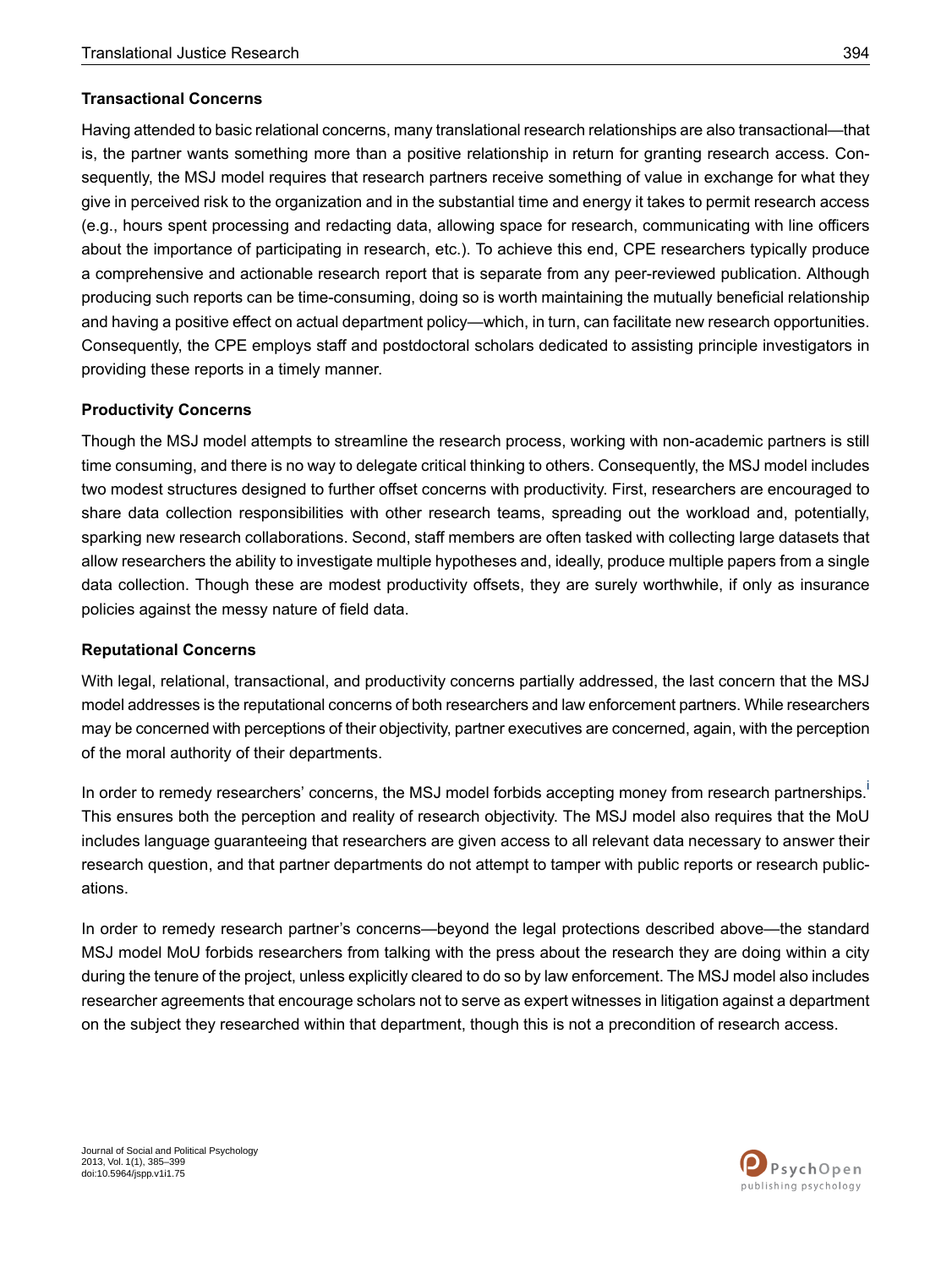## **A Final Note on the MSJ Model**

Having negotiated solutions to common concerns of translational research partnerships, the MSJ model encourages research centers to provide legal counsel, staff resources, and relationship training in the service of this non-traditional research model. The goal is to limit the negative impact that participating in translational research might have on scholars whose intellectual trajectory might lead them towards work in the vein of Lewin, Asch, and Schachter. In so doing, it may be possible to encourage both an increase in translational research within social psychology and a reframing of its import.

## **Conclusions**

Despite the dominance of the social cognitive laboratory paradigm, social psychologists are rediscovering translational research. In an era when "big data" and "evidenced-based practices" shape an increasing percentage of important societal spheres such as education, law enforcement, healthcare, and public policy, the time would seem right for this re-discovery. And, in fact, several factors external to the discipline are likely to nudge the field in that direction.

Major granting agencies in the United States, including the National Science Foundation (NSF) and the National Institutes of Health, have tightened their requirements regarding the "broader impact" of proposals—making intervention research more likely to get funded. For instance, the NSF recently increased the evaluative importance of "broader implications" in the social psychological research it funds in an effort to encourage social psychologists to translate theoretical innovations to the social worlds they can most improve (Dovidio, Penner, & [Albrecht,](#page-12-17) 2013). Similarly, with the rise of behavioral economics, increasing numbers of policy leaders are relying on the principles of social psychology to shape day-to-day practice as well as long-term policy agendas. From the use of CompStat in police deployment (a system that uses crime data [e.g., time and location] to optimize police deployment and enforcement; V. E. [Henry,](#page-13-17) 2002) to the use of social psychologists and behavioral economists in presidential campaigns and dynamic policy implementation strategies ([Benedictus,](#page-11-8) 2013; [Carey,](#page-11-9) 2012), translational social psychology—despite its recent scholarly absence—boasts plentiful avenues in which to make direct societal change.

Consequently, we offer four modest suggestions to further facilitate the growth of this original portion of the science: First, *create infrastructures* designed to address many of the logistic constraints. For instance, the American Psychological Association, the Federation of Associations in Behavioral and Brain Sciences, and NSF could devote resources to providing infrastructures of the kind the CPE has done for research on mind sciences and policing. The field would also benefit from more proactive and widespread sharing of successful models (e.g., sharing CPE's sample MoU). Second, *reward innovators* in translational science. Early-career and established scholars can be acknowledged for excellence in "diagnosis," as Lewin might put it. In addition to specific recognition of individuals, journals and departmental evaluation committees could adopt specific metrics for positively weighting translational research (or studies within a program of research) in order to offset the professional costs of doing the work. Third, *create a community* of scholars who value translational research. The goal is that these scholars can serve as reviewers of grants and papers that come out of the work. Fourth, *engage policymakers*, with the goal of demonstrating the power of this kind of research. The present administrations in both the White House and 10 Downing Street have demonstrated a willingness to rely on behavioral scientists in making policy and

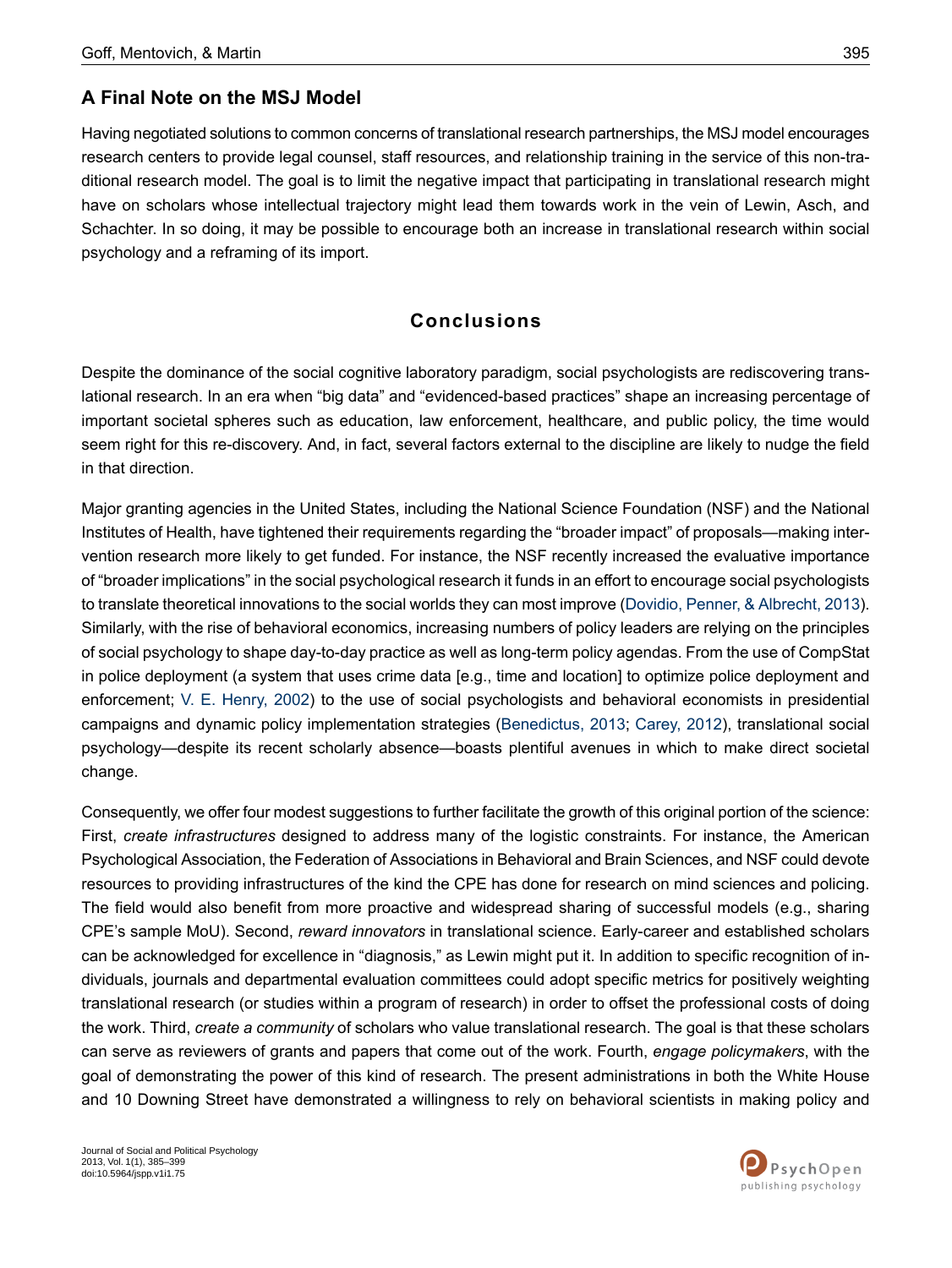campaign decisions—particularly ones with translational experience. Consequently, though the obstacles are numerous and severe, there is once again a population hungry for "diagnoses." If the field of social psychology can see fit to provide that science, the field would be well positioned to effect evidence-based societal change.

### <span id="page-11-7"></span>**Notes**

i) Trainings, press briefings, and other non-research specific functions may include a negotiated fee.

### **Funding**

The authors have no funding to report.

### **Competing Interests**

The authors have declared that no competing interests exist.

### **Acknowledgments**

<span id="page-11-6"></span>The authors thank Franccessca Kazerooni and Christopher Petsko for their aid in reviewing previous versions of this manuscript.

## **References**

- <span id="page-11-5"></span>Adlam, K. R. C. (1982). The police personality: Psychological consequences of being a police officer. *Journal of Police Science and Administration, 12*, 344-349.
- <span id="page-11-2"></span><span id="page-11-0"></span>Al Ramiah, A., Hewstone, M., Voci, A., Cairns, E., & Hughes, J. (2013). It's never too late for 'us' to meet 'them': Prior intergroup friendships moderate the impact of later intergroup friendships in educational settings. *British Journal of Educational Psychology, 83*(1), 57-75. doi[:10.1111/j.2044-8279.2011.02054.x](http://dx.doi.org/10.1111/j.2044-8279.2011.02054.x)
- Asch, S. E. (1959). A perspective on social psychology. *Psychology: A Study of a Science, 3*, 363-383.
- <span id="page-11-8"></span>Baumeister, R. F., Vohs, K. D., & Funder, D. C. (2007). Psychology as the science of self reports and finger movements: Whatever happened to actual behavior? *Perspectives on Psychological Science, 2*, 396-403. doi:[10.1111/j.1745-6916.2007.00051.x](http://dx.doi.org/10.1111/j.1745-6916.2007.00051.x)
- <span id="page-11-4"></span><span id="page-11-3"></span>Benedictus, L. (2013, May 2). The nudge unit – has it worked so far? *The Guardian.* Retrieved from <http://www.guardian.co.uk/politics/2013/may/02/nudge-unit-has-it-worked>
- <span id="page-11-9"></span>Buhrmester, M., Kwang, T., & Gosling, S. D. (2011). Amazon's Mechanical Turk: A new source of inexpensive, yet high-quality, data? *Perspectives on Psychological Science, 6*(1), 3-5. doi:[10.1177/1745691610393980](http://dx.doi.org/10.1177/1745691610393980)
- <span id="page-11-1"></span>Brunswik, E. (1956). *Perception and the representative design of psychological experiments*. Berkeley, CA: University of California Press.
- Carey, B. (2012, November 12). Academic 'dream team' helped Obama's effort. *The New York Times.* Retrieved from <http://www.nytimes.com/2012/11/13/health/dream-team-of-behavioral-scientists-advised-obama-campaign.html>
- Cartwright, D. (1979). Contemporary social psychology in historical perspective. *Social Psychology Quarterly, 42*, 82-93. doi:[10.2307/3033880](http://dx.doi.org/10.2307/3033880)

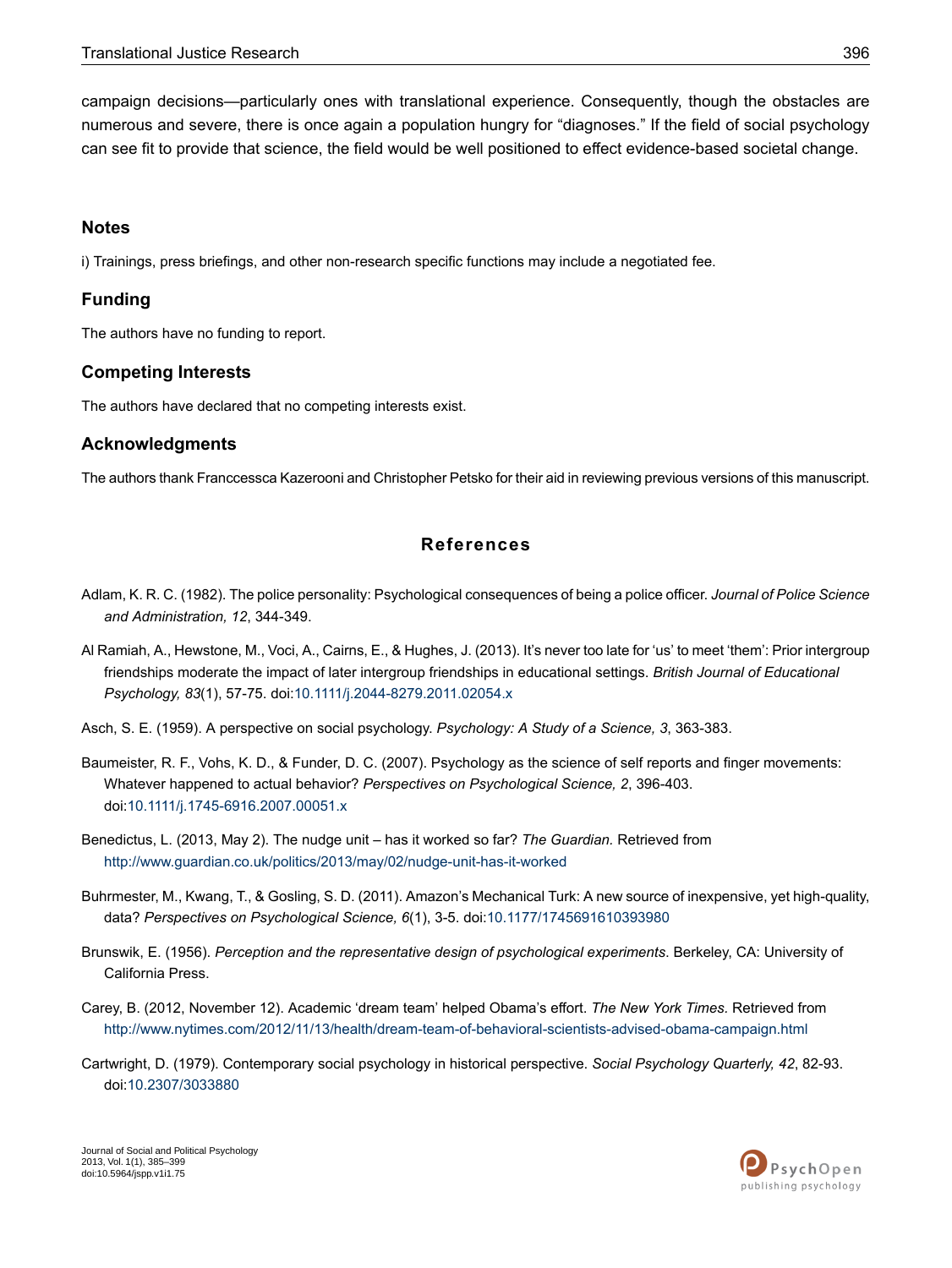- <span id="page-12-1"></span>Citron, A. F., Chein, I., & Harding, J. (1950). Anti-minority remarks: A problem for action research. *The Journal of Abnormal Psychology, 45*(1), 99-126. doi[:10.1037/h0061855](http://dx.doi.org/10.1037/h0061855)
- <span id="page-12-2"></span>Citron, A. F., & Harding, J. (1950). An experiment in training volunteers to answer anti-minority remarks. *The Journal of Abnormal and Social Psychology, 45*(2), 310-328. doi:[10.1037/h0058954](http://dx.doi.org/10.1037/h0058954)
- <span id="page-12-3"></span>Clark, K. B., & Clark, M. P. (1950). Emotional factors in racial identification and preference in Negro children. *The Journal of Negro Education, 19*, 341-350. doi:[10.2307/2966491](http://dx.doi.org/10.2307/2966491)
- <span id="page-12-14"></span>Cook, J. E., Purdie-Vaughns, V., Garcia, J., & Cohen, G. L. (2012). Chronic threat and contingent belonging: Protective benefits of values affirmation on identity development. *Journal of Personality and Social Psychology, 102*(3), 479-496. doi:[10.1037/a0026312](http://dx.doi.org/10.1037/a0026312)
- <span id="page-12-13"></span><span id="page-12-0"></span>Cohen, G. L., Garcia, J., Purdie-Vaughns, V., Apfel, N., & Brzustoski, P. (2009). Recursive processes in self-affirmation: Intervening to close the minority achievement gap. *Science, 324*(5925), 400-403. doi:[10.1126/science.1170769](http://dx.doi.org/10.1126/science.1170769)
- <span id="page-12-9"></span>Comte, A. (1856). *Social Physics from the Positive Philosophy*. New York, NY: Calvin Blanchard.
- <span id="page-12-15"></span>Correll, J., Park, B., Judd, C. M., Wittenbrink, B., Sadler, M. S., & Keesee, T. (2007). Across the thin blue line: Police officers and racial bias in the decision to shoot. *Journal of Personality and Social Psychology, 92*(6), 1006-1023. doi:[10.1037/0022-3514.92.6.1006](http://dx.doi.org/10.1037/0022-3514.92.6.1006)
- <span id="page-12-16"></span>Dasgupta, N., & Greenwald, A. G. (2001). On the malleability of automatic attitudes: Combating automatic prejudice with images of admired and disliked individuals. *Journal of Personality and Social Psychology, 81*(5), 800-814. doi:[10.1037/0022-3514.81.5.800](http://dx.doi.org/10.1037/0022-3514.81.5.800)
- <span id="page-12-4"></span>Devine, P. G. (1989). Stereotypes and prejudice: Their automatic and controlled components. *Journal of Personality and Social Psychology, 56*(1), 5-18. doi[:10.1037/0022-3514.56.1.5](http://dx.doi.org/10.1037/0022-3514.56.1.5)
- <span id="page-12-17"></span>Dovidio, J. F. (2001). On the nature of contemporary prejudice: The third wave. *Journal of Social Issues, 57*(4), 829-849. doi:[10.1111/0022-4537.00244](http://dx.doi.org/10.1111/0022-4537.00244)
- <span id="page-12-10"></span><span id="page-12-7"></span>Dovidio, J. F., Penner, L. A., & Albrecht, T. L. (2013). Writing a grant proposal for the National Science Foundation. In R. J. Sternberg (Ed.), *Writing successful grant proposals from the top down and bottom up* (pp. 137-159). London, United Kingdom: Sage.
- <span id="page-12-6"></span>Duckitt, J. (1992). Psychology and prejudice. *The American Psychologist, 47*(10), 1182-1193. doi:[10.1037/0003-066X.47.10.1182](http://dx.doi.org/10.1037/0003-066X.47.10.1182)
- <span id="page-12-8"></span>Eberhardt, J. L., Goff, P. A., Purdie, V. J., & Davies, P. G. (2004). Seeing black: Race, crime, and visual processing. *Journal of Personality and Social Psychology, 87*, 876-893. doi[:10.1037/0022-3514.87.6.876](http://dx.doi.org/10.1037/0022-3514.87.6.876)
- <span id="page-12-5"></span>Festinger, L. (1957). *A theory of cognitive dissonance*. Evanston, IL: Row, Peterson.
- <span id="page-12-11"></span>Festinger, L., Riecken, H. W., & Schachter, S. (1956). *When prophecy fails: A social and psychological study of a modern group that predicted the destruction of the world*. New York, NY: Harper Torchbooks.
- <span id="page-12-12"></span>Fiske, S. T., & Taylor, S. E. (2013). *Social cognition: From brains to culture*. London, United Kingdom: Sage.
- Goff, P. A., Epstein, L. M., Mentovich, A., & Reddy, K. S. (2013). Illegitimacy is dangerous: How authorities experience and react to illegitimacy. *Psychology, 4*(3A), 340-344. doi:[10.4236/psych.2013.43A049](http://dx.doi.org/10.4236/psych.2013.43A049)
- Goff, P. A., Jackson, M. C., Nichols, A. H., & Di Leone, B. A. (2013). Anything but race: Avoiding racial discourse to avoid hurting you or me. *Psychology, 4*(3A), 335-339. doi:[10.4236/psych.2013.43A048](http://dx.doi.org/10.4236/psych.2013.43A048)

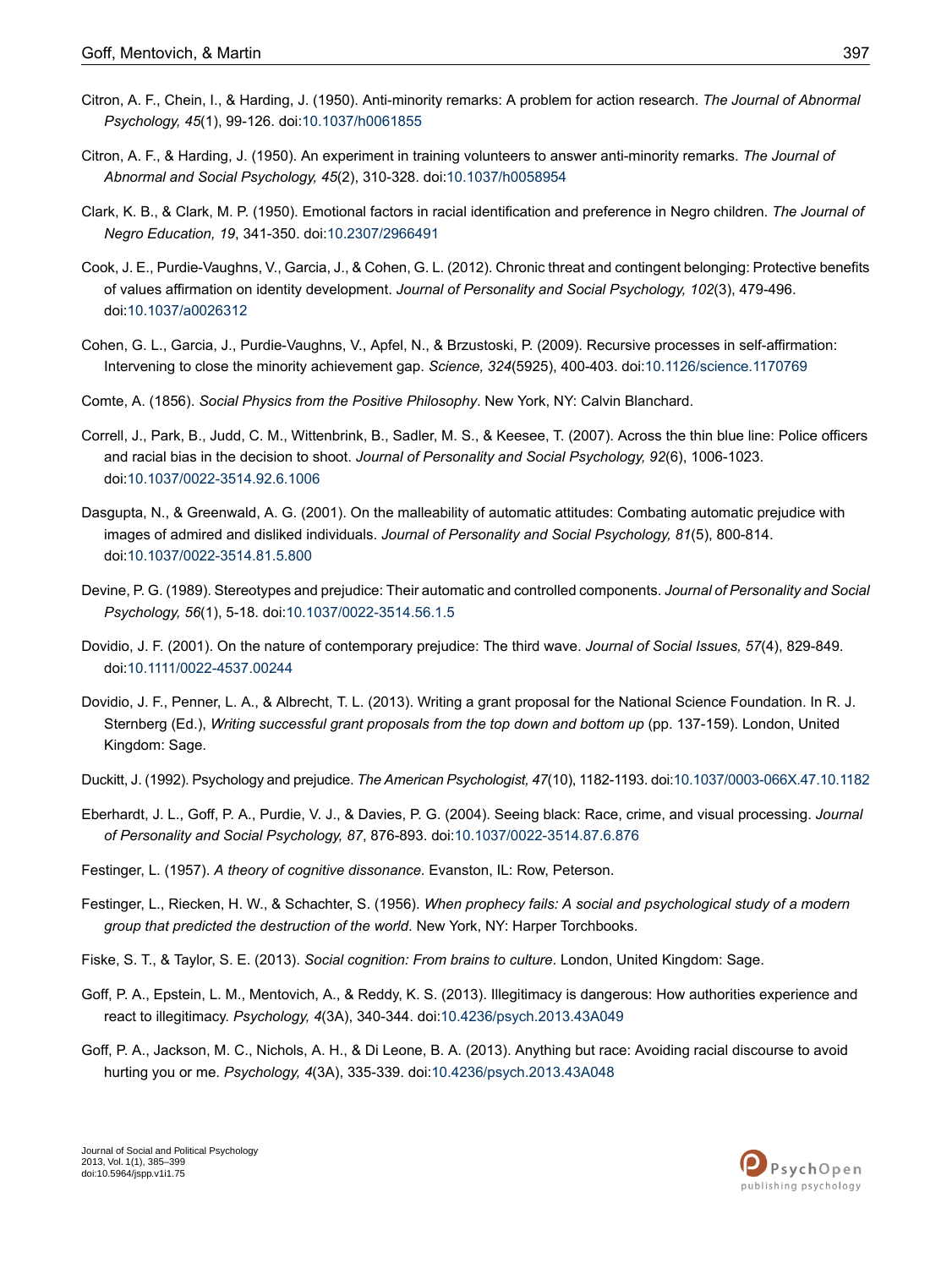- <span id="page-13-4"></span>Greenwood, J. D. (2004). What happened to the "social" in social psychology? *Journal for the Theory of Social Behaviour, 34*, 19-34. doi:[10.1111/j.1468-5914.2004.00232.x](http://dx.doi.org/10.1111/j.1468-5914.2004.00232.x)
- <span id="page-13-12"></span>Hagiwara, N., Penner, L. A., Gonzalez, R., Eggly, S., Dovidio, J. F., Gaertner, S., . . . Albrecht, T. L. (2013). Racial attitudes, physician-patient talk time ratio, and adherence in racially discordant medical interactions. *Social Science & Medicine, 87*, 123-131. doi:[10.1016/j.socscimed.2013.03.016](http://dx.doi.org/10.1016/j.socscimed.2013.03.016)
- <span id="page-13-9"></span><span id="page-13-7"></span>Haidt, J., & Graham, J. (2007). When morality opposes justice: Conservatives have moral intuitions that liberals may not recognize. *Social Justice Research, 20*, 98-116. doi[:10.1007/s11211-007-0034-z](http://dx.doi.org/10.1007/s11211-007-0034-z)
- <span id="page-13-6"></span>Heine, S. J., & Hamamura, T. (2007). In search of East Asian self-enhancement. *Personality and Social Psychology Review, 11*, 4-27. doi[:10.1177/1088868306294587](http://dx.doi.org/10.1177/1088868306294587)
- <span id="page-13-5"></span>Henrich, J., Heine, S. J., & Norenzayan, A. (2010). The weirdest people in the world. *The Behavioral and Brain Sciences, 33*(2-3), 61-83. doi:[10.1017/S0140525X0999152X](http://dx.doi.org/10.1017/S0140525X0999152X)
- <span id="page-13-17"></span>Henry, P. J. (2008). College sophomores in the laboratory redux: Influences of a narrow data base on social psychology's view of the nature of prejudice. *Psychological Inquiry, 19*(2), 49-71. doi[:10.1080/10478400802049936](http://dx.doi.org/10.1080/10478400802049936)
- <span id="page-13-0"></span>Henry, V. E. (2002). *The Compstat paradigm: The management and accountability paradigm that transform policing, business and the public sector*. Flushing, NY: Looseleaf Law Publications.
- <span id="page-13-1"></span>Lewin, K. (1946). Action research and minority problems. *Journal of Social Issues, 2*, 34-46. doi:[10.1111/j.1540-4560.1946.tb02295.x](http://dx.doi.org/10.1111/j.1540-4560.1946.tb02295.x)
- <span id="page-13-3"></span>Lewin, K. (1951). *Field theory in social science: Selected theoretical papers*. (D. Cartwright, Ed.). New York, NY: Harper & Row.
- <span id="page-13-16"></span><span id="page-13-15"></span>Lewin, K. (1953). Studies in group decision. In D. Cartwright & A. Zander (Eds.), *Group dynamics* (pp. 287-301). New York, NY: Row Peterson.
- <span id="page-13-2"></span>Loftus, B. (2009). *Police culture in a changing world*. New York, NY: Oxford University Press.
- Lorr, M., & Strack, S. (1994). Personality profiles of police candidates. *Journal of Clinical Psychology, 50*(2), 200-207. doi:[10.1002/1097-4679\(199403\)50:2<200::AID-JCLP2270500208>3.0.CO;2-1](http://dx.doi.org/10.1002/1097-4679(199403)50:2<200::AID-JCLP2270500208>3.0.CO;2-1)
- <span id="page-13-8"></span>Manis, M. (1977). Cognitive social psychology. *Personality and Social Psychology Bulletin, 3*(4), 550-566. doi:[10.1177/014616727700300402](http://dx.doi.org/10.1177/014616727700300402)
- <span id="page-13-14"></span><span id="page-13-11"></span>Mezulis, A. H., Abramson, L. Y., Hyde, J. S., & Hankin, B. L. (2004). Is there a universal positive bias in attributions? A meta-analytic review of individual, developmental, and cultural differences in the self-serving attributional bias. *Psychological Bulletin, 130*, 711-747. doi:[10.1037/0033-2909.130.5.711](http://dx.doi.org/10.1037/0033-2909.130.5.711)
- <span id="page-13-10"></span>Miller, G. A. (1969). Psychology as a means of promoting human welfare. *The American Psychologist, 24*(12), 1063-1075. doi:[10.1037/h0028988](http://dx.doi.org/10.1037/h0028988)
- <span id="page-13-13"></span>Paluck, E. L., & Shepherd, H. (2012). The salience of social referents: A field experiment on collective norms and harassment behavior in a school social network. *Journal of Personality and Social Psychology, 103*(6), 899-915. doi[:10.1037/a0030015](http://dx.doi.org/10.1037/a0030015)
- Paolacci, G., Chandler, J., & Ipeirotis, P. (2010). Running experiments on Amazon Mechanical Turk. *Judgment and Decision Making, 5*(5), 411-419.
- Penner, L. A., Dovidio, J. F., Edmondson, D., Dailey, R. K., Markova, T., Albrecht, T. L., & Gaertner, S. L. (2009). The experience of discrimination and black-white health disparities in medical care. *The Journal of Black Psychology, 35*(2), 180-203. doi:[10.1177/0095798409333585](http://dx.doi.org/10.1177/0095798409333585)